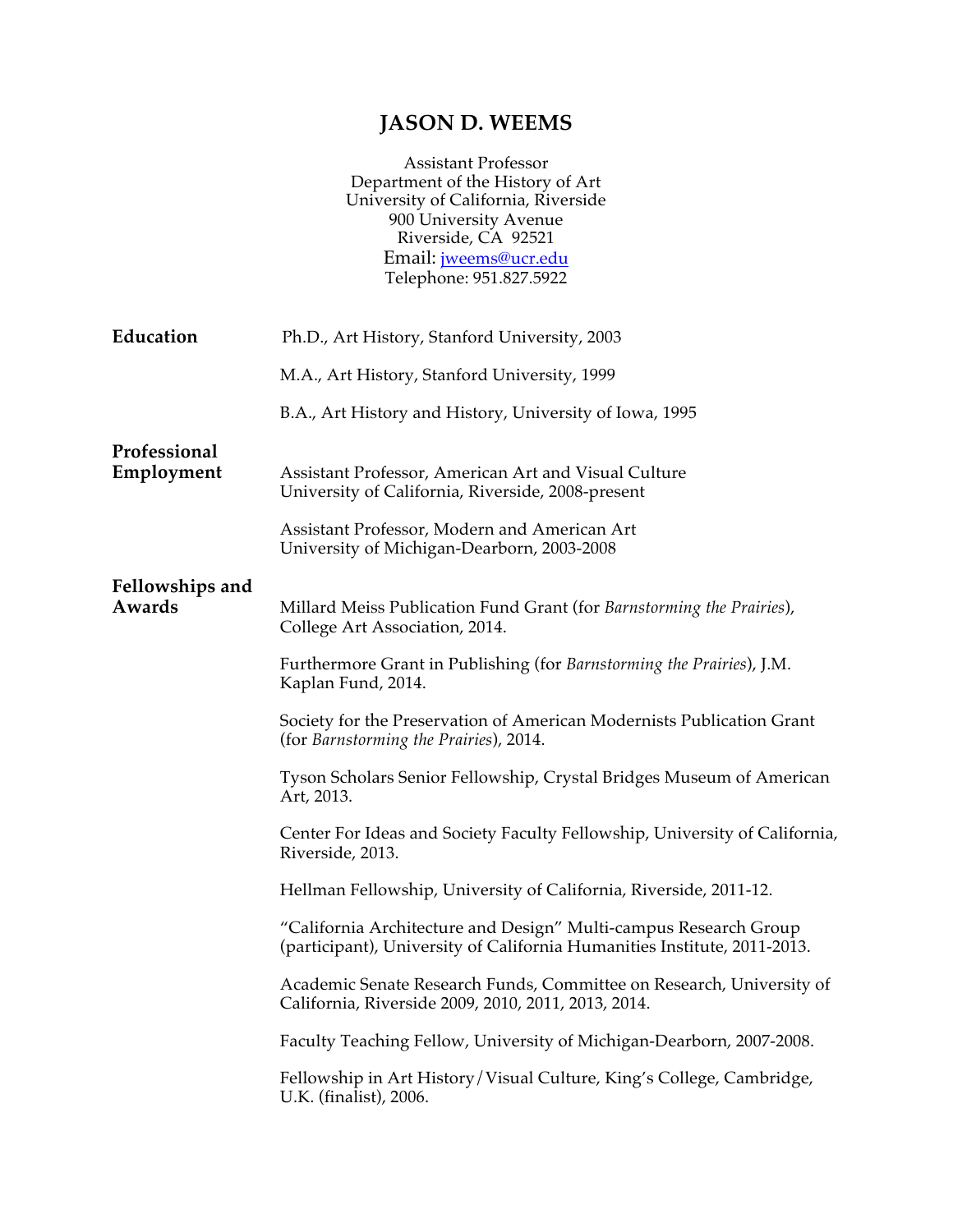#### **Jason D. Weems** 2

Faculty Summer Research Grant, University of Michigan-Dearborn, 2006.

Hunting Family Professor and Faculty Fellow, Institute for the Humanities, University of Michigan, 2005-2006.

Georgia O'Keeffe Museum Research Center Fellowship (declined), 2005- 2006.

Fletcher Jones Foundation Fellowship, The Huntington Library, 2005 (summer, declined).

Rackham Faculty Fellowship and Research Grant, University of Michigan, Ann Arbor, 2005 (summer).

Harvard Society of Fellows Junior Fellowship (finalist), 2003.

College Art Association/Terra Foundation Fellowship in Pre-1940 American Art, 2002-2003.

Geballe Dissertation Prize Fellowship, Stanford Humanities Center, 2001- 2002.

Graduate Lecturing Internship, National Gallery of Art (declined), 2001- 2002.

Dissertation Fellowship in American Art, Smithsonian American Art Museum, 2000-2001.

Henry Luce Foundation/American Council of Learned Societies Dissertation Fellowship in American Art, 2000-2001.

Daniel and Florence Guggenheim Pre-doctoral Fellowship, National Air and Space Museum, Smithsonian Institution, 1999-2000

Graduate Research Opportunities Grant, Stanford University, 1999

Luce Travel Grant, Stanford University, 1999

Fellowship in American Art and Material Culture, Stanford University, 1995-1999

Presidential Fellowship, University of Iowa, 1991-1995

Stanley Grant for Overseas Research, University of Iowa, 1994

Phi Beta Kappa, graduated magna cum laude with honors theses in History and History of Art, University of Iowa, 1995

## **Conference Papers/**

**Invited Lectures** "Retooling the Machine in the Garden," The American Studies Association Annual Conference, Los Angeles, CA., November 2014.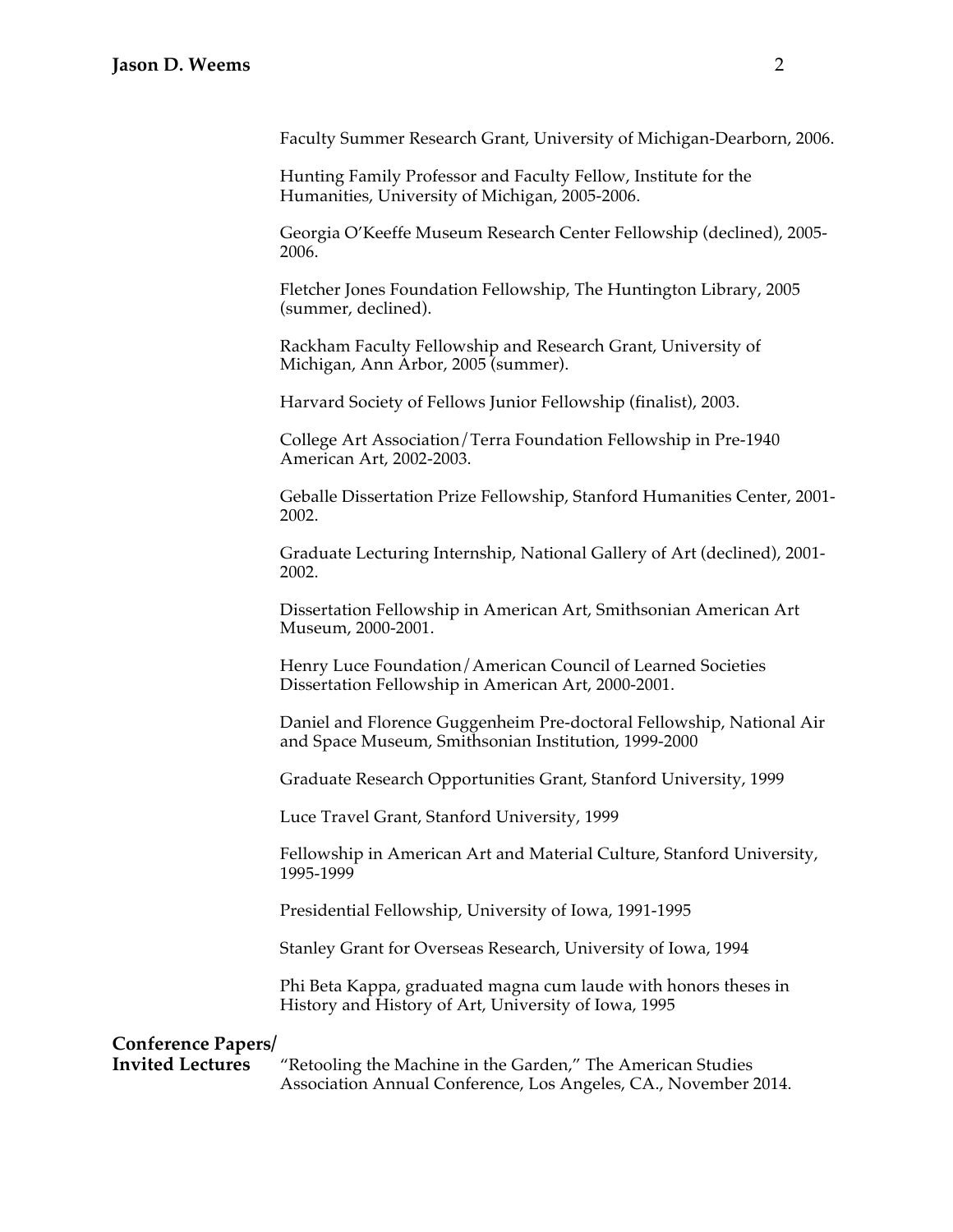"Does Modernism Remember? Can Anti-Modernism Forget?: Depolarizing the Past in Some Nineteen Thirties Regionalist Manifestos," The Potomac Center for the Study of Modernity, University of Maryland, College Park, MD., October, 2014.

"There is No Such Thing as Nature Photography: Carleton Watkins at Malakoff," American Association for the Advancement of Science Pacific Division Annual Conference, Riverside, CA., 2014.

"Jeffersonian Urbanism: Frank Lloyd Wright's Aerial and Regional Vision," Charles Russell Research Center, University of Oklahoma, Norman, OK., 2014.

"Wings Over the Andes": Aerial Photography, Archaeology and Landscape Representation in the Americas, Circa 1931," XXXVII International Colloquium of Art History: Aesthetics of Landscape in the Americas, sponsored by the Instituto de Investigaciones Esteticas, Universidad Nacional Autonomica de Mexico, Queretaro, Mexico, 2013.

**"**Sight in Sediment: Stratigraphy, History and Landscape Representation in the Americas, circa 1877," Pictures from an Expedition Aesthetics of Cartographic Exploration in the Americas Symposium, Newberry Library, Chicago IL., 2013.

**"**Barnstorming the Prairies: Aerial Vision and the Modern Midwest," Tyson Corporation Arts Program, Springdale, AR., 2013.

"A Sky View of Rural America, 1920-1940," Crystal Bridges Museum of American Art Scholars Lecture Series, Bentonville AR., 2013.

Introduction and Panelist, "What is the Future of Technology in American Studies?," American Studies Association Annual Conference, San Juan, Puerto Rico, 2012.

Invited Panelist, "New Directions in Photo History," Focus History of Photography Conference, Portland Art Museum, Portland OR., 2012.

"Pare Lorentz, New Deal Cinema and the Sound of Vision in Thirties America," Faculty Lecture Series, University of California, Riverside, CA, 2012.

"Flight, Spectacle, Blindness: Aerial Vision as Deception in Postwar Los Angeles," Landscape as a Weapon: An Incendiary Traces Event, Los Angeles, CA., 2012.

Introduction and commentary for session "Flights of Perception: Aerial Vision, Art and Modernity," College Art Association Annual Conference, Los Angeles, CA., 2012.

"Aeriality, Agriculture and Aesthetics: Airplane Photography and the New Deal," Society for the History of Technology Annual Conference, Cleveland, OH., 2011.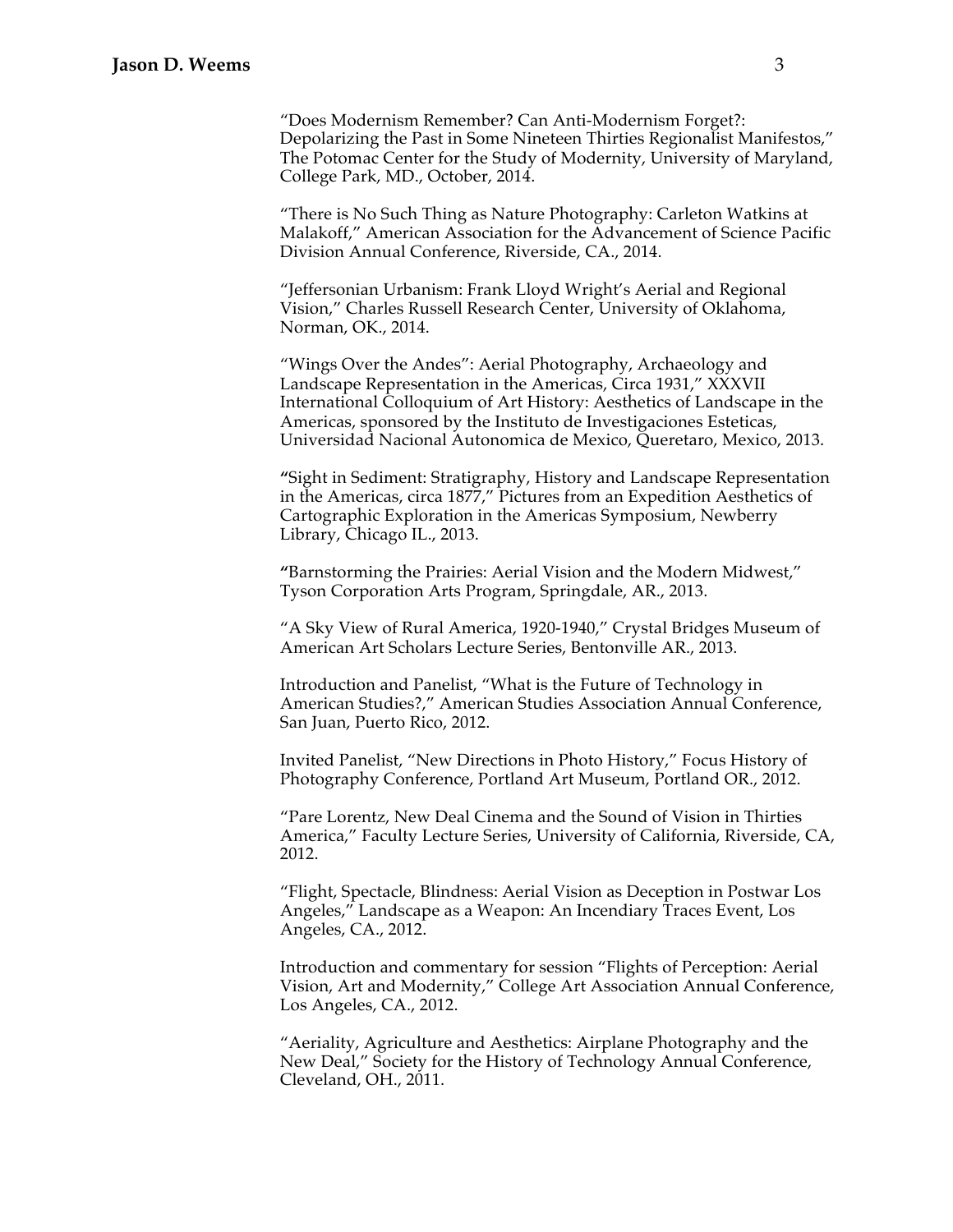"Sight and Science: Questions of Subjectivity in Ray and Charles Eames's *Powers of Ten*," Honors Program Faculty Lecture Series, University of California, Riverside CA, 2011.

"Aerospace and Camouflage," The Birthplace of Aerospace in Southern California: A Conversation about Engineering, History and Art, Viterbi School of Engineering, University of Southern California, Los Angeles, CA., 2011.

Panelist for "Science and the Imagined Future," Designing the Technological Future: The Landscape of Science in Postwar Southern California Symposium, Huntington Library, San Marino, CA., 2011.

"Hidden In Plain Sight: War, Camouflage and Artifice in Midcentury LA," College of Humanities Arts and Social Sciences Theme Lecture, University of California, Riverside, CA., 2011.

"Thomas Hart Benton's Wartime Perils: Enemies, Allies and the Uncertainty of Asia," Illustrating War Symposium, Brigham Young University Museum of Art, Provo, UT., 2011.

"Native American Earthworks, Modernist Aesthetics and the Aerial Gaze," Visual Thinkers Lecture Series, Chapman University, Orange, CA., 2010.

"The New Deal's New Image for American Capital," College of Humanities and Social Sciences Theme Lecture, University of California, Riverside, CA., 2010.

"Pare Lorentz's Soundscapes: Vision and Aurality in New Deal Documentary," College Art Association Annual Conference, Chicago, IL., 2010.

"Grant Wood's Ambivalent Modernism," A Great American Thing: A Symposium in Honor of Wanda Corn, Stanford University, Stanford, CA., 2009.

"Wings Over the Andes: Aerial Photography and the Dematerialization of Archaeology Circa 1931," Past Presented: A Symposium on the History of Archaeological Illustration, Dumbarton Oaks, Washington, DC., 2009.

"Redefining Regionalism," What's Modern About American Art Symposium, Terra Foundation for American Art, Chicago, IL., 2009.

"Bureaucratizing Tradition: The Culture of New Deal Photography," Region, Class and Culture: New Perspectives on the American South Conference, Rhodes College, Nashville, TN., 2009.

"Sight Off Scale: Exponential Space and the Lure of the Limitless in Charles and Ray Eames's *Powers of Ten*," Where Minds and Matters Meet: History of Technology and the West Symposium, Huntington–USC Institute on California and the West, San Marino, CA., 2009.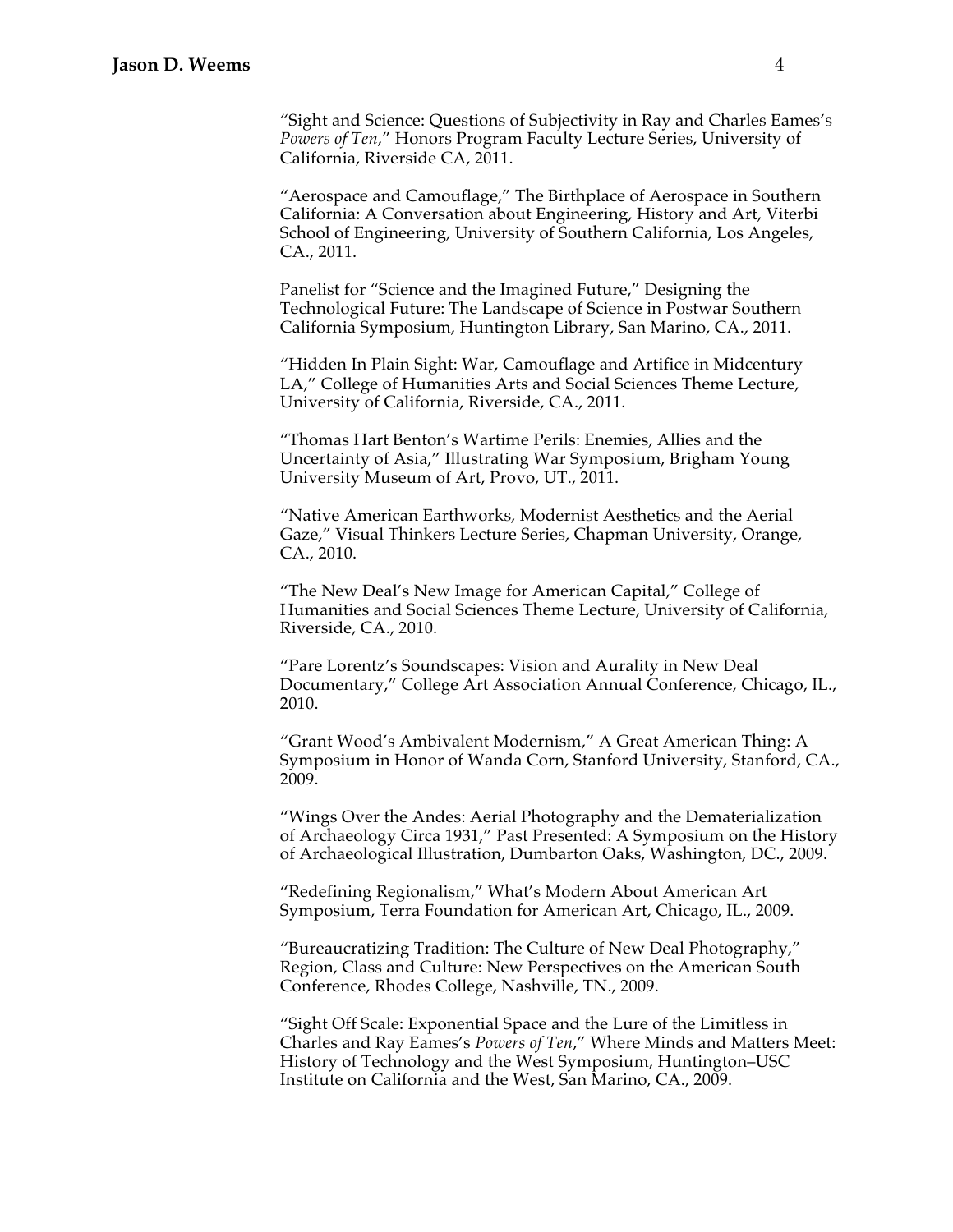"Too Familiar Images?: The Place of Local Knowledge in Visual Analysis," Organization of American Historians Annual Conference, Seattle, WA,. 2009.

"California, Regionalism and Photography," round table convener and discussant, California Museum of Photography, Riverside, CA., 2009.

"In the Paths of Righteousness: Photographs by Jona Frank," public discussion with the artist, California Museum of Photography, Riverside, CA., 2008.

"Native American Earthworks, Modernist Aesthetics, and the Aerial Gaze," University of Arizona School of Art, Tucson, AZ., 2008.

"James Scripps Booth: Artist, Engineer, Polymath," Cranbrook Educational Community, Bloomfield Hills, MI., 2008.

"Into the Jaws of Commerce: Copley's *Watson and the Shark*," Detroit Institute of Arts, Detroit, MI., 2007.

"Wood's Patchwork: Quilts, Modernity, and the Material Landscape," University of Rochester, Rochester, NY., 2007.

"The Digital Remainder: Photography and Belief," American Comparative Literature Association Annual Meeting, Puebla, Mexico., 2007.

"Sliding Scale: Vision, Subjectivity, and Limitlessness in Eames' *Powers of Ten*," Trans: Visual Culture Conference, University of Wisconsin, Madison, WI., 2006.

"Wright Above the City: Aerial Sight and Suburban Architecture," Provost's Faculty Lecture Series, University of Michigan-Dearborn, 2006.

"Suburban Architecture, Aerial Vision, and the American Dream," Winter Colloquium, Department of Comparative Literature and Foreign Languages, University of California, Riverside, CA., 2006.

"Plate to Pixel: The Dematerialization of Photography," seminar presentation to the Center for Ideas and Society Resident Fellowship Working Group, University of California, Riverside, CA., 2006.

"Suburban Architecture, Aerial Vision, and the American Dream," Gallatin School of Individualized Study, New York University, New York, NY., 2005.

"God's Eye, Man's Design: Aerial Vision, the American Dream, and the Greenbelt City," Knowledge and Belief Symposium, Stanford Humanities Center, Stanford, CA., 2005.

"Aerial Vision and Farm Security Administration Photography," School of Art and Design, Iowa State University, Ames, IA., 2005.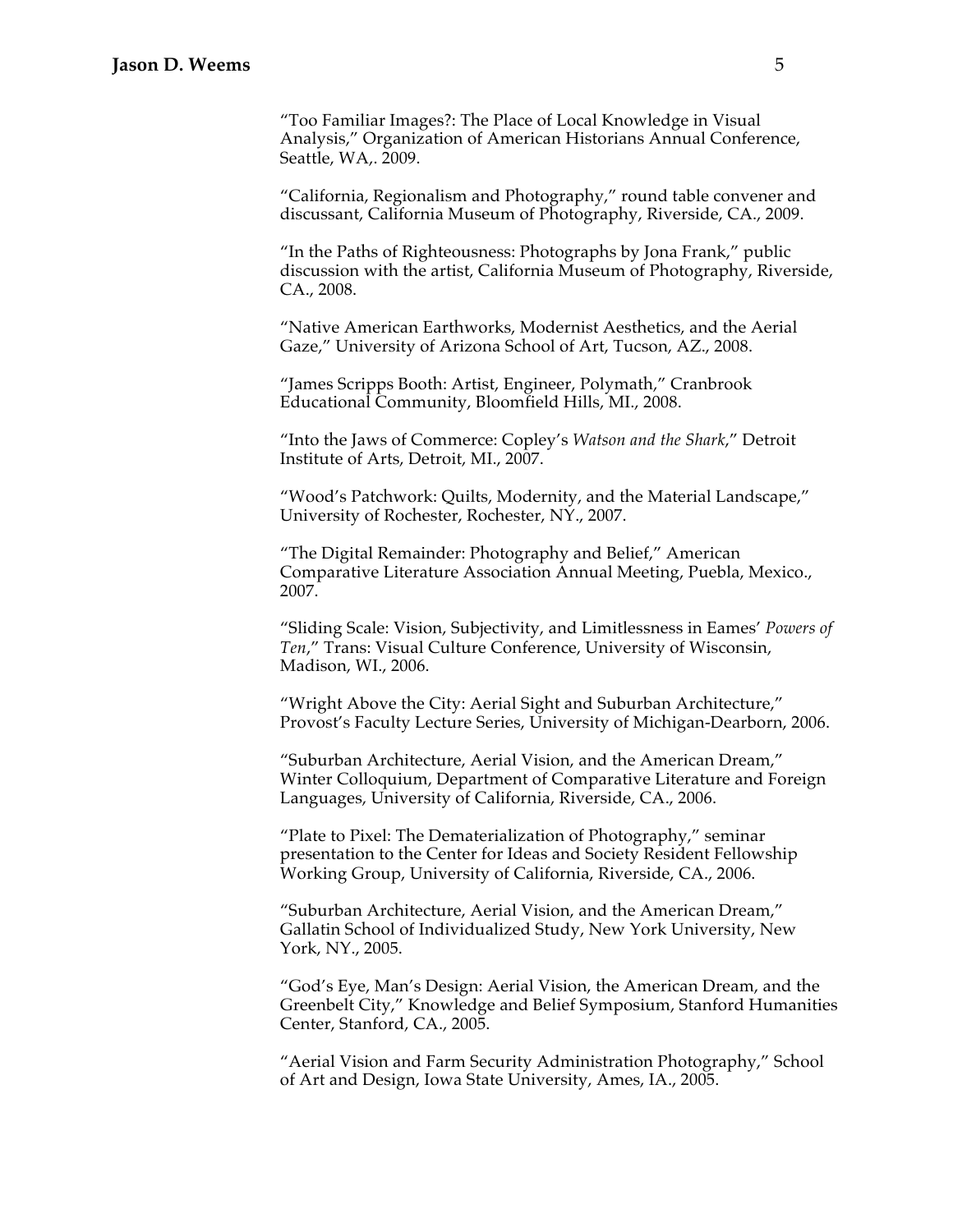"The Archaeology of Surface: Midwestern Earthworks and the Aerial Gaze," College Art Association Annual Meeting, Atlanta, GA., 2005.

Theorizing the Windshield: Vision as the Edge of Mobility," International Conference in the History of Transport, Traffic, and Mobility, Dearborn, MI., 2004.

"Tones of Innovation: James Whistler and the Invention of American Modernism," Detroit Institute of Arts/Stanford Alumni Association, Detroit, MI., 2004.

"Barnstorming the Prairies: Aerial Vision and American Painting," Reynolda House Museum of American Art, Winston-Salem, NC., 2004.

"Every Visible Thing: Aerial Views, FSA Photography, and Comprehensive Image of Rural America," New Voices in American Art Symposium, Terra Museum of American Art, Chicago, IL., 2003.

"Flower Power: Charles Sheeler's *Flower Forms*," Cameo Lecture Series, Terra Museum of American Art, Chicago, IL., 2003.

"Looking High and Low: The Midwestern Landscape and the Emergence of an Aerial Aesthetic," College Art Association Annual Meeting, New York, NY., 2003.

"Barnstorming the Prairies: Flight, Aerial Views and the Idea of the Midwest, 1920-1940," College Art Association Annual Meeting (special session for CAA Professional Development Fellows), New York, NY., 2003.

 "American Aeriality: An Overview," Stanford Humanities Center, Stanford, CA., 2002.

"Erosive Images: Indians, the Dustbowl, and FSA Photography," Refiguring the Ecological Indian Symposium, American Heritage Center, University of Wyoming, Laramie, WY., 2002.

"Every Visible Thing: Aerial Views, FSA Photography, and a Comprehensive Image of Rural America," American Studies Association Annual Meeting, Washington, DC., 2003.

"Prairie Illustrated: Atlases and Identity in the Early Middle West," Smithsonian American Art Museum Brown Bag Lecture Series, Washington, DC., 2001.

"The Machine Above the Garden: Aerial Views and the American Landscape, 1920-1940," National Air and Space Museum, Washington, DC., 2001.

"Toward Vertical Horizons: Bird's Eye Views and the Visualization of the American West," Southwest/Texas Popular Culture Association Conference, Albuquerque, NM., 2000.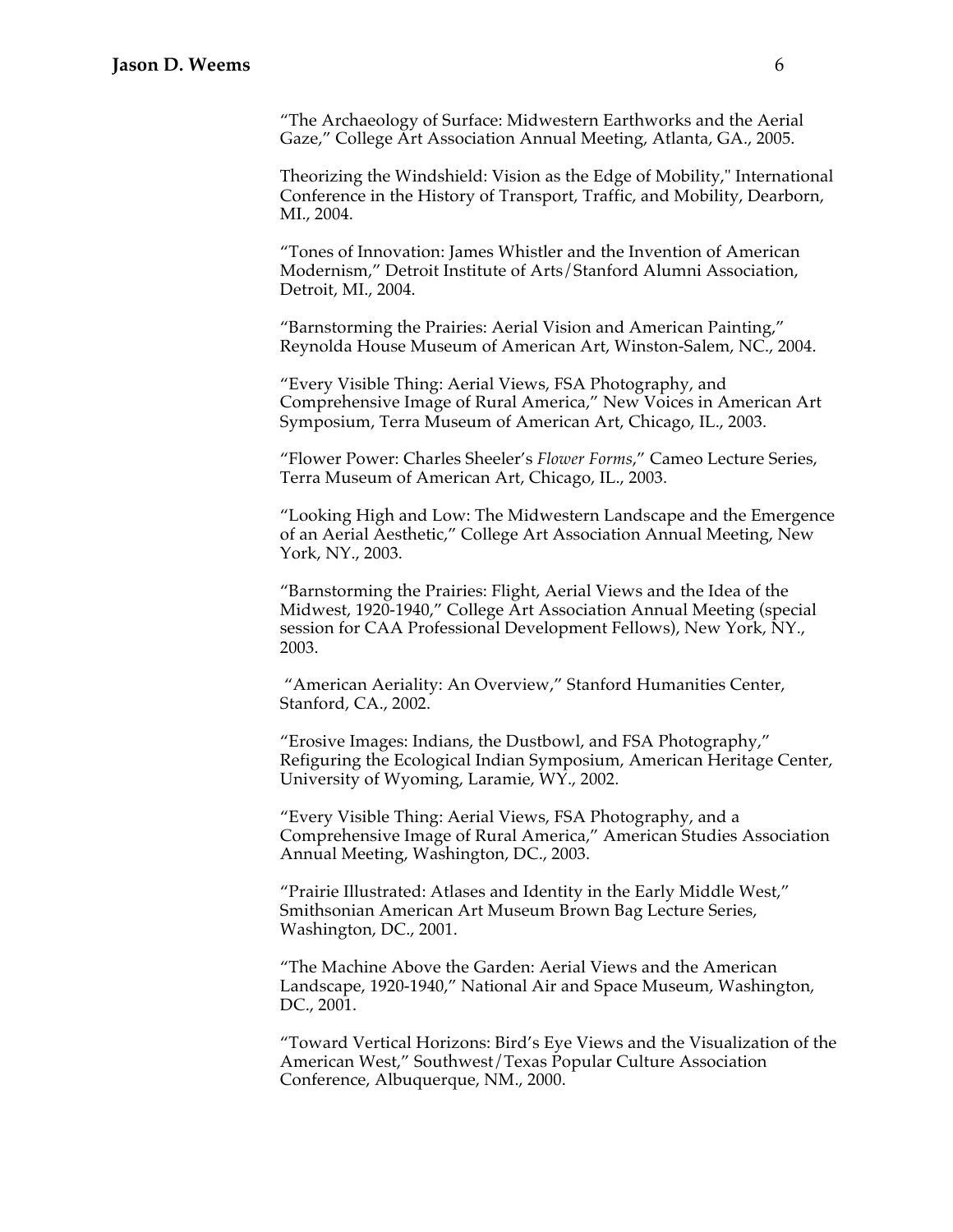"*Life* Above the Prairies: Aerial Imagery of Rural Life in Thirties Visual Culture," Middle-American American Studies Association Annual Conference, Omaha, NE., 1999.

## **Panels and Events**

**Organized "**Allies, Enemies and Citizens: Refiguring Asianness in World War Two America," inaugural symposium for the Wong Form in Art and the Immigrant Experience, University of California, Riverside, 2015 (in development)

> "Scale and American Art," session submitted for the 2016 College Art Association Annual Conference (co-chaired with Rachael Delue)

"Materializing the Americas: Objects, Encounters and Entanglements," Faculty Research Group, Center For Ideas and Society, University of California, Riverside, CA., 2013.

"Prime Objects of the Gods: Replications and Transformations of Navajo Sandpainting Imagery," lecture and seminar by Janet Berlo (Rochester University), Center for Ideas and Society, University of California, Riverside, CA., 2013.

"What is the Future of Technology in American Studies," Science and Technology Caucus-sponsored session for the 2012 American Studies Association Annual Conference, San Juan, Puerto Rico., 2012.

"Flights of Perception: Aerial Vision, Art and Modernity," session for the College Art Association Annual Conference, Los Angeles, CA., 2012.

"Visual Culture," Session at the Associated Historians of American Art Inaugural Conference, Brooklyn, NY. (co-chaired with Robert Sheardy), 2010.

"California, Regionalism and Photography," roundtable and discussion, UCR/California Museum of Photography, Riverside, CA., 2009.

"The Culture of the Diagram," lecture and research seminar by John Bender and Michael Marrinan, University of Michigan Institute for the Humanities, Ann Arbor, MI., 2006.

"Resettling the Indian: Art, Inhabitation, and the Western Landscape," panel at the Re-figuring the Ecological Indian Symposium, American Heritage Center, University of Wyoming, Laramie, WY., 2002.

"Network Views and Public Voices in Interwar America," session at the American Studies Association Annual Conference, Washington, DC. (coorganized with Elena Razlogova), 2001.

#### **Doctoral Dissertation**

**Committees** Dissertation on the cultural and environmental history of the Tijuana River and the U.S.-Mexican border, Carolyn Schutten, Department of History, University of California, Riverside [in progress].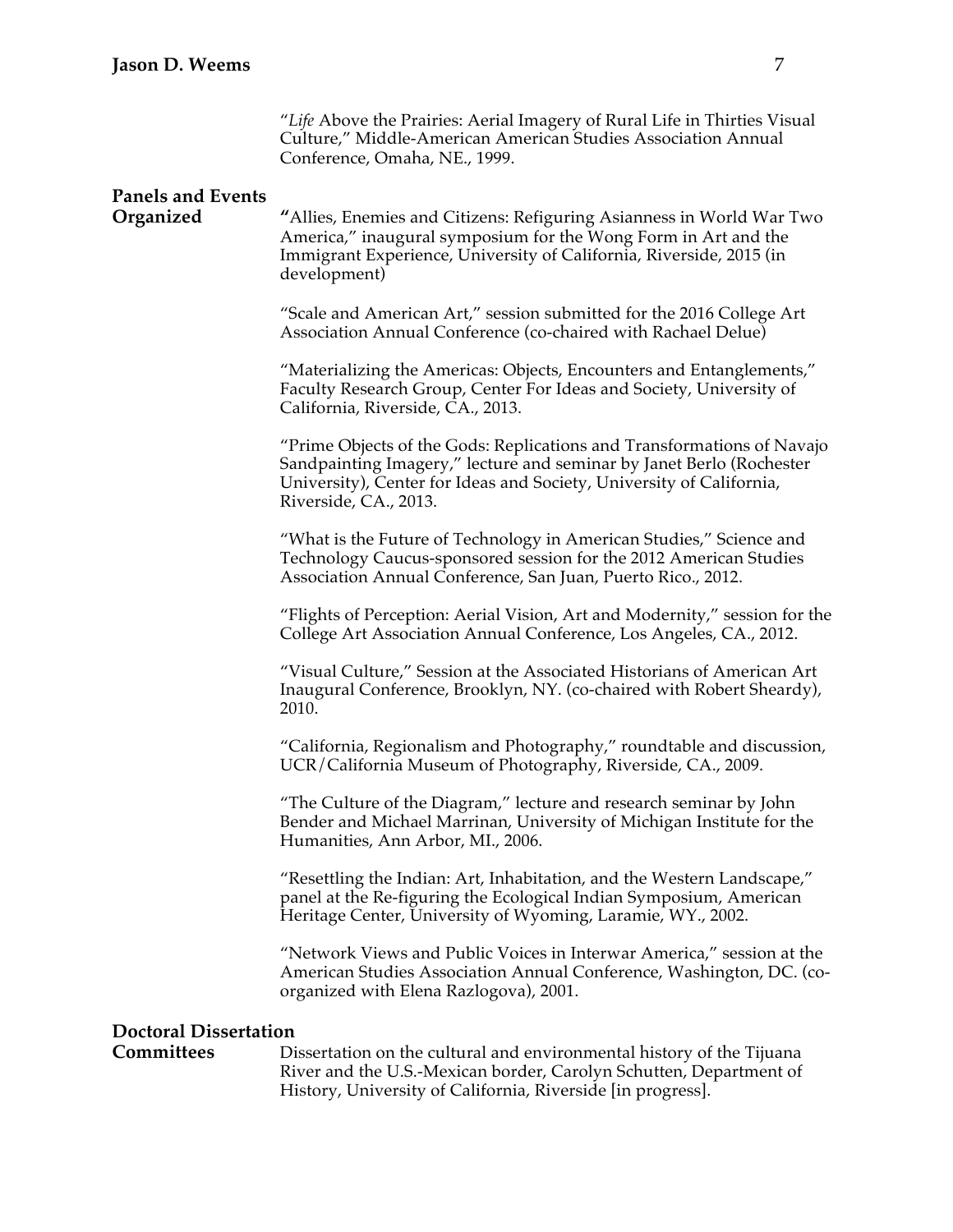|                                     | Dissertation on citrus agriculture and the railroads in early twentieth-<br>century California, Benjamin Jenkins, Department of History, University<br>of California, Riverside [in progress].                                                      |
|-------------------------------------|-----------------------------------------------------------------------------------------------------------------------------------------------------------------------------------------------------------------------------------------------------|
|                                     | "Victory at Home and Abroad: Race, Civil Rights, and the Tuskegee<br>Airmen of the Second World War," Kenneth Shaefer, Department of<br>History, University of California, Riverside [in progress].                                                 |
|                                     | "Processing the Suburbs: Paperwork and Mainframes in Postwar<br>America," Steve Anderson, Department of History, University of<br>California, Riverside [in progress].                                                                              |
|                                     | "The Bus, Los Angeles and Public Transportation in the Twentieth<br>Century," James Stroup, Department of History, University of California,<br>Riverside [in progress].                                                                            |
|                                     | "Southern California's Unique Museum-Hotel: The Many Fantastical<br>Lives and Historical Meanings of Riverside's Mission Inn," Emily<br>McEwen, Department of History, University of California, Riverside,<br>2014.                                |
| <b>Masters Thesis</b><br>Committees | (Chair) Thesis on the aesthetics of motion in early Disney animation,<br>Melissa Wolf, Department of Art History, University of California,<br>Riverside [in progress].                                                                             |
|                                     | (Chair) Thesis on the representation of race and labor in California New<br>Deal murals, Jasmine Zavala, Department of Art History, University of<br>California, Riverside [in progress].                                                           |
|                                     | Thesis on Latin American independence ideology and the portraiture of<br>early nineteenth-century Peruvian painter José Gil de Castro y Morales,<br>Theresa Knopp, Department of Art History, University of California,<br>Riverside [in progress]. |
|                                     | Thesis on William Eggleston's 1976 MOMA exhibition of color<br>photography, Reva Main, Department of Art History, University of<br>California, Riverside [in progress].                                                                             |
|                                     | Thesis on phenomenology and social ideology in the work of<br>contemporary artist Sarah Oppenheimer, Cyle Metzger, Department of<br>Art History, University of California, Riverside [in progress].                                                 |
|                                     | Thesis on Carnegie Hall and the architectural preservation movement in<br>New York City during the 1960s, Sandra Schmidt, Department of Art<br>History, University of California, Riverside [in progress].                                          |
|                                     | Thesis on feminist social activism and body politics in contemporary sign<br>art, Rachel Zimmerman, Department of Art History, University of<br>California, Riverside [in progress].                                                                |
|                                     |                                                                                                                                                                                                                                                     |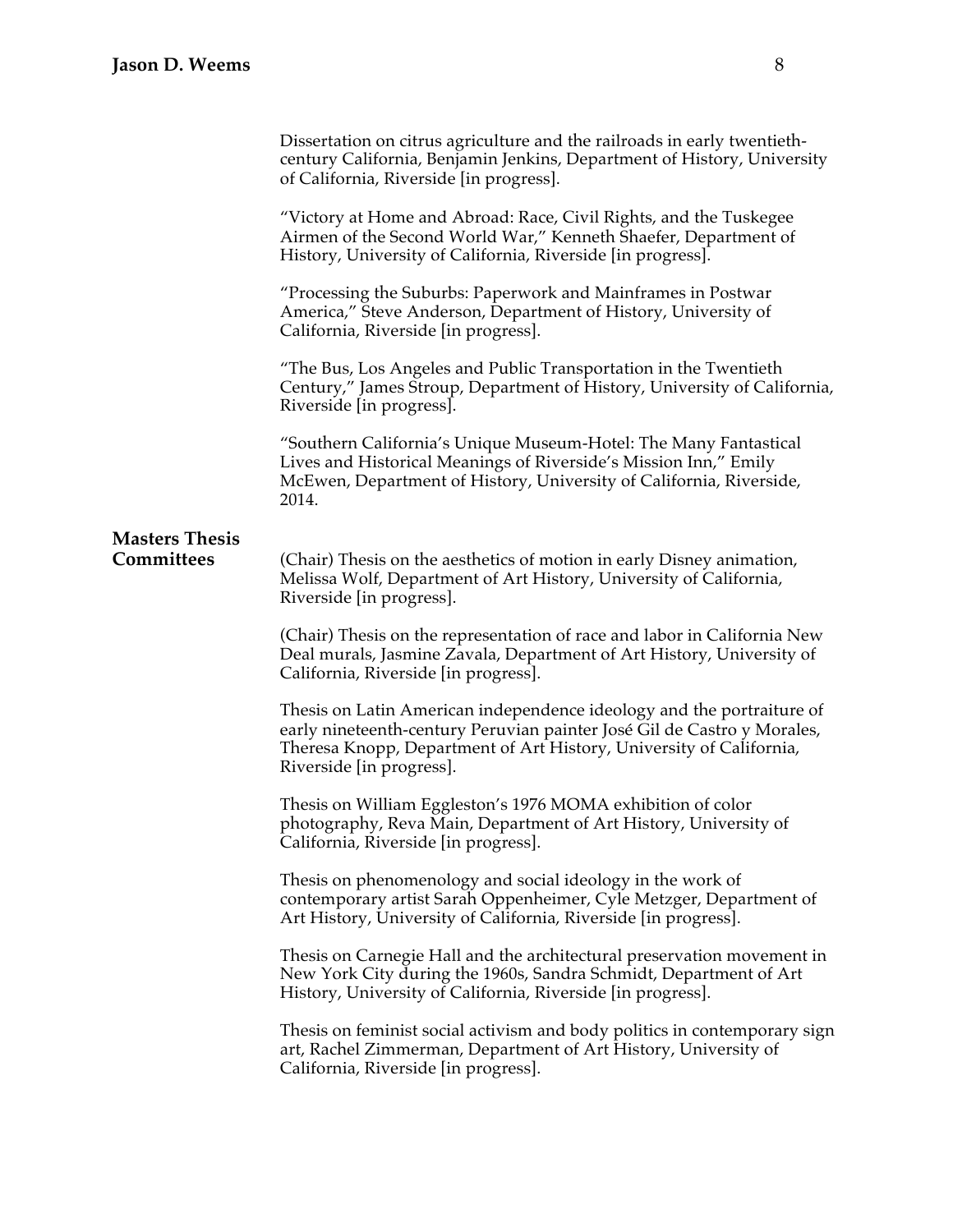### **Jason D. Weems** 9

(Chair) "Marketing Native Objects, Visualizing Native Bodies: New Deal Photography and the Sherman Institute," Chelsea Herr, Department of Art History, University of California, Riverside, 2014.

(Chair) "Picturing Soldaderas: Symbols of the Mexican Revolution," Jessica Orzulak, Department of Art History, University of California, Riverside, 2014.

(Chair) "Warriors of Tula: Iconography, Identity and the Sculpted Body," Amy Whitacre, Department of Art History, University of California, Riverside, 2014.

(Chair) "George Bellows Paints California: A Sumer Escape Out West," Margaret Wallace, Department of Art History, University of California, Riverside, 2014.

"The Canterbury Roll: A Viewer's Guide of the Twelve Typological Windows at Canterbury Cathedral," Edgar Ramirez, Department of Art History, University of California, Riverside, 2014.

"The Evolution of Gregory Ain's Interwar and Postwar Housing Communities," Brooke Devenney, Department of Art History, University of California, Riverside 2014.

(Chair) "Sex, Myth and Metaphor in Moche Visual Culture," Andrew Turner, Department of Art History, University of California, Riverside, 2013.

"Robert Adams and the Art/Activist Problem," Michaeline Anderson, Department of Art History, University of California, Riverside, 2013.

"Jack Goldstein and the Mediated Object," Fernando Ramirez, Department of Art History, University of California, Riverside, 2013.

(Chair) "Reconceptualizing Social Medicine in Diego Rivera's *History of Medicine in Mexico: the People's Demand for Better Health* Mural," Gabriela Rodriguez, Department of Art History, University of California, Riverside, 2012.

"Demonstrating Modernism: Richard Neutra's Early Model Houses," Danielle Peltakian, Department of Art History, University of California, Riverside, 2012.

"Salvadore Dali's *Bacchanale*: A "Paranoic" Ballet," Mary Corey, Department of Art History, University of California, Riverside, 2011.

(Chair) "'The Power of Suggestiveness': Sadakichi Hartmann, Thomas Wilmer Dewing and American Modernism," Tia Vasiliou, Department of Art History, University of California, Riverside, 2011.

"Bad Painting and Kitsch," Steven Hampton, Department of Art History, University of California, Riverside, 2011.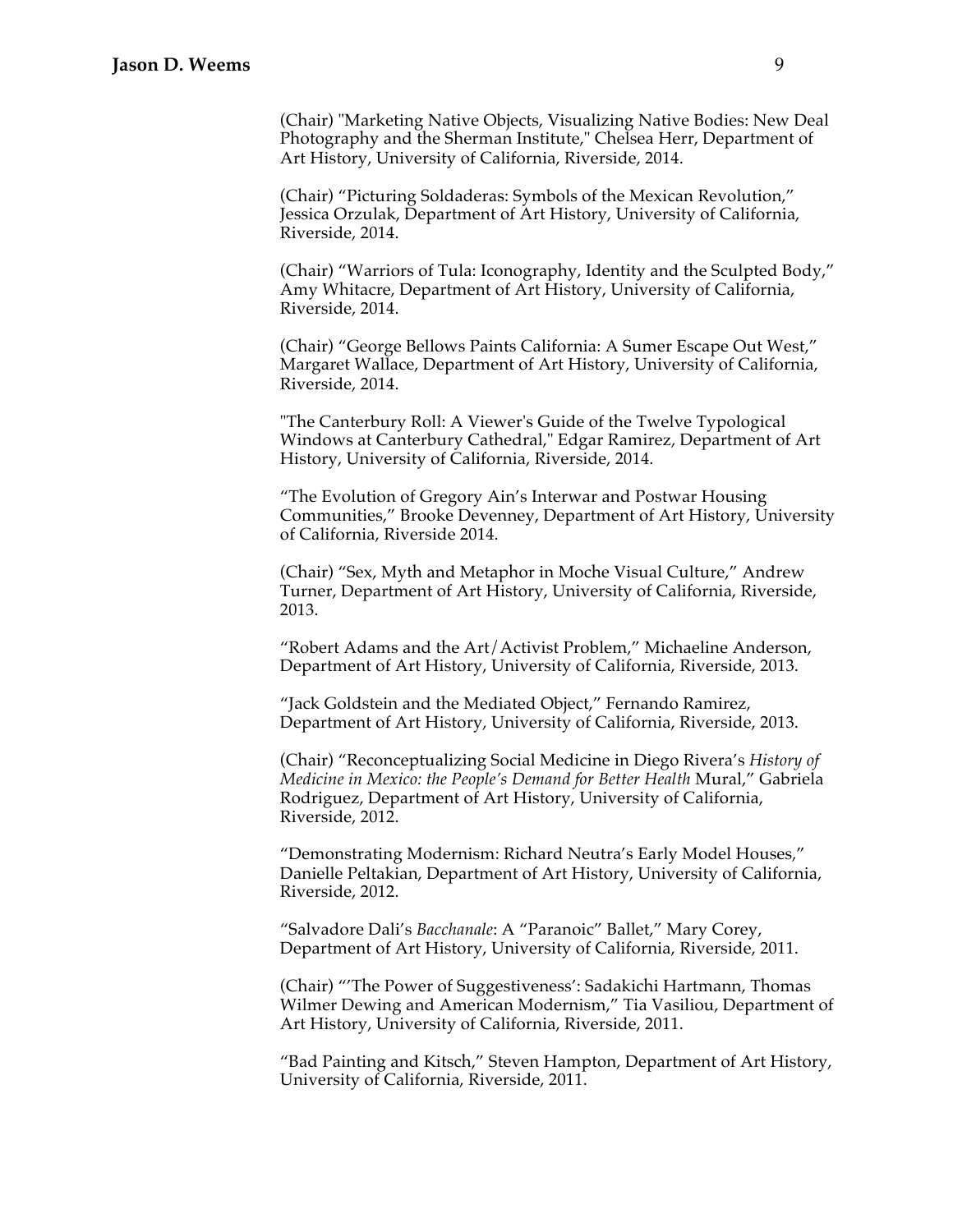|                       | (Chair) "History on Stage: Looking Back at the 'West As America,'"<br>Elizabeth Spear, Department of Art History, University of California,<br>Riverside, 2010.                                                      |
|-----------------------|----------------------------------------------------------------------------------------------------------------------------------------------------------------------------------------------------------------------|
|                       | (Chair) "Stitching the Divide: May Morris, Gender, and the Arts and<br>Crafts Movement in Britain and the United States," Natasha Thoreson,<br>Department of Art History, University of California, Riverside, 2010. |
|                       | "Thinking Inside the Square: Contemporary Monumentality, Site<br>Specificity and Trafalgar Square's Empty Fourth Plinth," Melinda Brocka,<br>Department of Art History, University of California, Riverside, 2010.   |
|                       | "Constructing Identities: Race, Gender and Class in the Photography of<br>Martin Chambi," Bruce Picano Department of Art History, University of<br>California, Riverside, 2009.                                      |
|                       | "Constructing an Identity for Artist and City: An analysis of the Trans-<br>Atlantic Career of Mateo Perez de Alesio," Juli Johnson, Department of<br>Art History, University of California, Riverside, 2009.        |
| Undergraduate         |                                                                                                                                                                                                                      |
| <b>Theses</b>         | "Violence and Contemporary Art," Jordan Gadd, Department of Art and<br>Art History, Pomona College, Pomona, CA, 2009 (committee member).                                                                             |
|                       | "Making the Ninth Try A Success: John Singer Sargent's 1888 Portrait of<br>Isabella Stuart Gardner, Tia Welch, Department of Art History,<br>University of California, Riverside, 2009 (advisor).                    |
|                       | "David Siqueros and Printmaking," Jennifer Harris, Art History Program,<br>University of Michigan, Dearborn, 2007 (advisor).                                                                                         |
| <b>Courses Taught</b> |                                                                                                                                                                                                                      |
| Graduate              | "Size Matters: Scale in American Art and Culture"<br>"The City and The Country in American Art"<br>"Landscapes of the Americas"<br>"Art Historical Methodology"<br>"The Historiography of Art History"               |
| Undergraduate         | "Introduction to American Art"                                                                                                                                                                                       |
|                       | "Western Art Since 1400"                                                                                                                                                                                             |
|                       | "Revolution, Reaction and Rebellion: American Art Between the World                                                                                                                                                  |
|                       | Wars"<br>"Industry and Alienation: Later 19th Century American Art"                                                                                                                                                  |
|                       | "California Modern Art"                                                                                                                                                                                              |
|                       | "Colonialism and Collaboration: the Arts of Early America" [in                                                                                                                                                       |
|                       | development]<br>"The Art of Indigeneity" [in development]                                                                                                                                                            |
|                       | "Themes in American Photography"                                                                                                                                                                                     |
|                       | "Twentieth-Century Art"<br>"American Art, Colonial Period to World War Two"                                                                                                                                          |
|                       | "American Regionalism" (seminar)                                                                                                                                                                                     |
|                       | "Theory and Methods of Art History" (seminar)<br>"Museum Theory and Practice" (seminar)                                                                                                                              |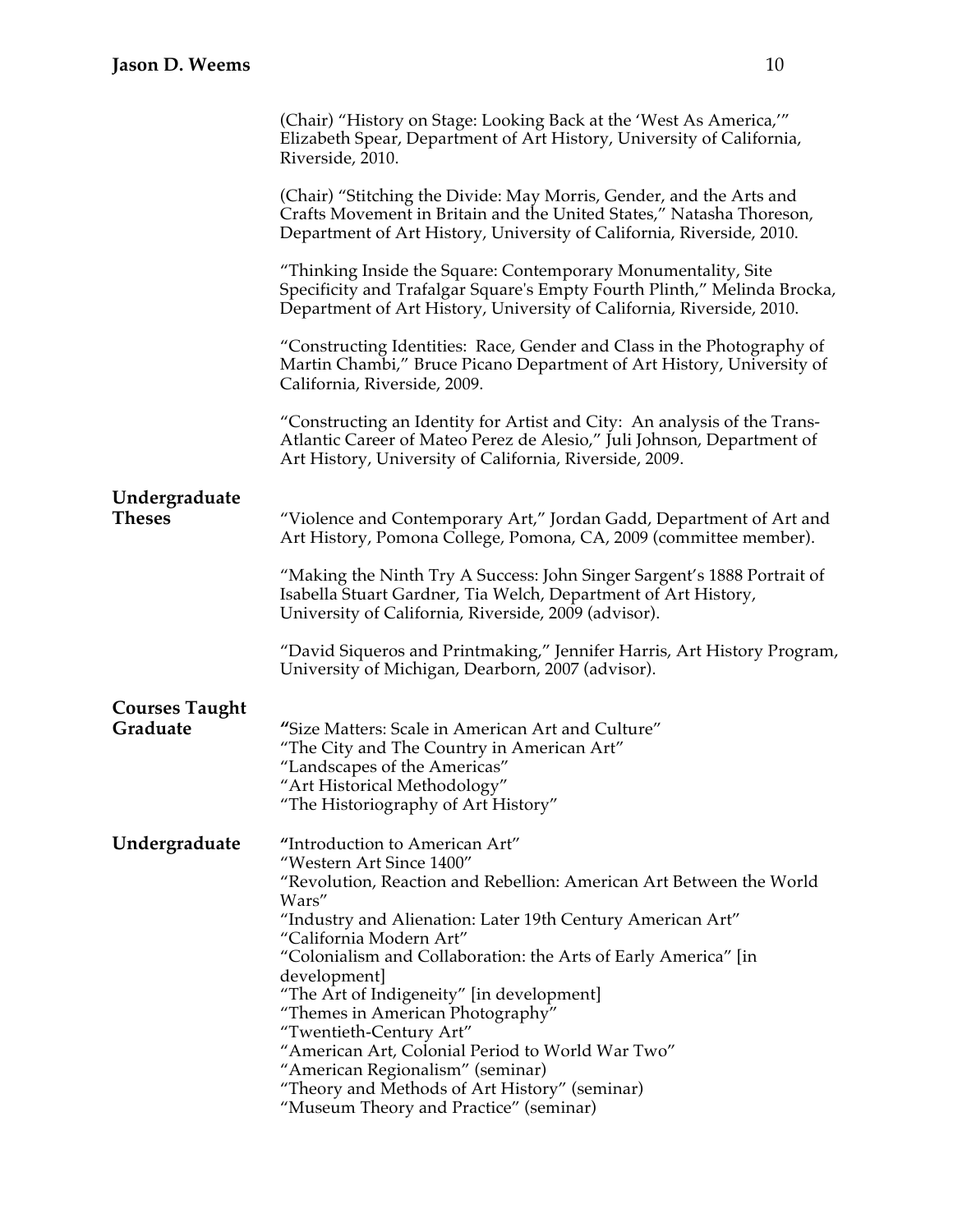| <b>University Service</b> |                                                                                                                                                       |
|---------------------------|-------------------------------------------------------------------------------------------------------------------------------------------------------|
| <b>UC Riverside</b>       | Vice Chair of Executive Committee, College of Humanities, Arts and<br>Social Sciences (2014-present)                                                  |
|                           | Executive Committee Member, College of Humanities, Arts and Social<br>Sciences (2013-present)                                                         |
|                           | Undergraduate Faculty Advisor for Art History (2014-present)                                                                                          |
|                           | Departmental Hiring Committee for Lecturers (2014-present)                                                                                            |
|                           | Departmental Committee on Graduate Studies (2014-present)                                                                                             |
|                           | Department Coordinator for the Wong Forum and Endowment (2014-<br>present)                                                                            |
|                           | Departmental Search Committee in Latin American Art [and University<br>Affirmative Action Monitor] (2013-2014)                                        |
|                           | Chair of Selection Committee for the Patricia McSweeny McCauley                                                                                       |
|                           | Chair in Teaching, College of Humanities, Arts and Social Sciences,<br>(2014)                                                                         |
|                           | Session Moderator, Art History Graduate Student Symposium (2014)                                                                                      |
|                           | Faculty Contributor, UCR Scholarship Celebration Day (2014, 2009)                                                                                     |
|                           | Contributor, Anthropology Department Graduate Program External<br><b>Review (2013)</b>                                                                |
|                           | Departmental Committee on Graduate Studies (2011-2012)                                                                                                |
|                           | Steering Committee, California Center for Native Nations (2010-present)                                                                               |
|                           | Chancellor's Native American Advisory Committee (2009-2012)                                                                                           |
|                           | Contributor, CHASS First Year Program Haynes Grant Application (2011)<br>Departmental Ad hoc Committee for Undergraduate Learning Outcomes,<br>(2011) |
|                           | Departmental Committee on Undergraduate Enrollment (2010-2011)                                                                                        |
|                           | Departmental Committee on CMP/Artsblock Relations (2010-2011)<br>College of Humanities, Arts and Social Sciences Photography                          |
|                           | Competition Juror (2010)<br>Contributor, Music Department Undergraduate Curriculum External<br><b>Review</b> (2009)                                   |
|                           | Departmental Search Committee in History of Photography (2009-2010)<br>Department Web Master (2008-2012)                                              |
| <b>UM-Dearborn</b>        | Art History Program Coordinator (2004-2005, 2007-2008)                                                                                                |
|                           | Science and Technology Studies Program Advisory Committee (2004-<br>2008)                                                                             |
|                           | Art History Library Liaison (2006-2007)                                                                                                               |
|                           | Art History Program/Henry Ford Estate Student Internship Coordinator<br>$(2005 - 2006)$                                                               |
|                           | Writing Program Review contributor (2005)                                                                                                             |
|                           | Communications Program Technology Advisory Committee (2004-2005)                                                                                      |
|                           | Faculty Liaison for Slide Collection Digitization Initiative (2004-2005)                                                                              |
|                           | Undergraduate Majors Co-advisor (2003-2008)                                                                                                           |
|                           | Faculty Advisor to the Student Art History Association (2003-2006)                                                                                    |
| <b>External Service</b>   | Field Editor for Book Reviews in American Art, caa.reviews, College Art<br>Association (2013-present)                                                 |
|                           | Editorial Board, Panorama: Journal of the Association of Historians of<br>American Art (2012-present)                                                 |
|                           | Faculty Presenter, Visual Studies Research Institute Grant Writing                                                                                    |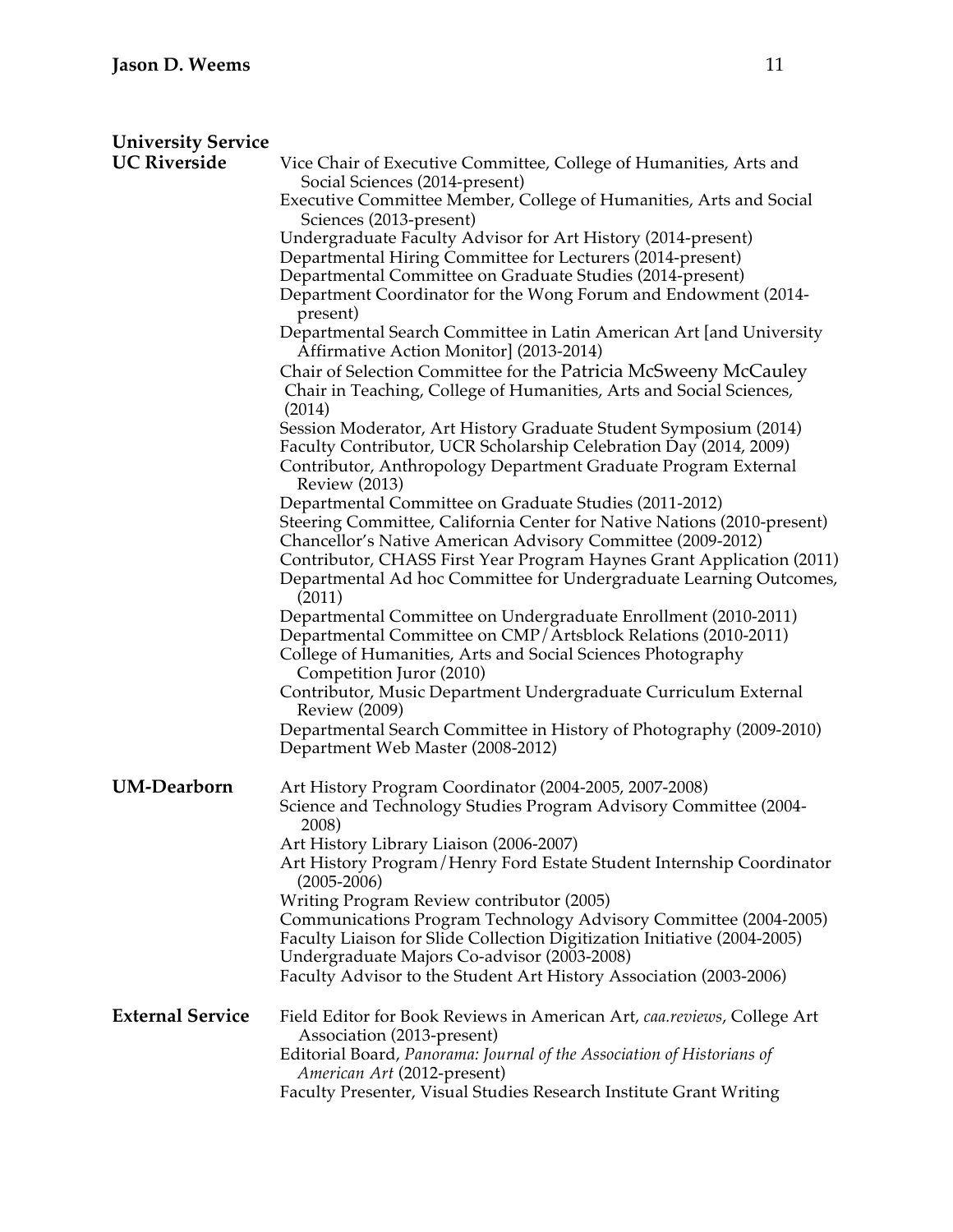|                              | Workshop, University of Southern California (2014)<br>Co-chair, Science and Technology Caucus, American Studies Association<br>$(2011 - 2013)$<br>Faculty Collaborator, "Teaching History Through Art and Visual<br>Culture," [3-year Federal Teaching American History Grant<br>collaboration between the St. Elsinore, CA public schools and UCR]<br>$(2010-2012)$<br>Selection Committee, National Endowment for the Humanities,<br>Landmarks of American History and Culture Grant Program (2011)<br>Project Evaluator, National Endowment for the Humanities (2008)<br>Reader of Fellowship Applications, Stanford Humanities Center (2006-<br>present)<br>Manuscript Reviewer: Oxford University Press, Smithsonian American Art<br>Journal, American Indian Culture and Research Journal, Great Plains<br>Quarterly, Invisible Culture: An Electronic Journal of Visual Culture, and |
|------------------------------|---------------------------------------------------------------------------------------------------------------------------------------------------------------------------------------------------------------------------------------------------------------------------------------------------------------------------------------------------------------------------------------------------------------------------------------------------------------------------------------------------------------------------------------------------------------------------------------------------------------------------------------------------------------------------------------------------------------------------------------------------------------------------------------------------------------------------------------------------------------------------------------------|
|                              | others                                                                                                                                                                                                                                                                                                                                                                                                                                                                                                                                                                                                                                                                                                                                                                                                                                                                                      |
| Publications<br><b>Books</b> | Barnstorming the Prairies: Aerial Vision and Modernity in Rural America,<br>1920-1940. Minneapolis, MN.: University of Minnesota Press [in press,<br>2015].                                                                                                                                                                                                                                                                                                                                                                                                                                                                                                                                                                                                                                                                                                                                 |
|                              | Inventing the Americas: Art, Archaeology and the Modern Making of a Pre-<br>Columbian Past [in progress]                                                                                                                                                                                                                                                                                                                                                                                                                                                                                                                                                                                                                                                                                                                                                                                    |
|                              | Mapping Spaces: Aerial Vision and Cartography in Art and Architecture,<br>scholarly anthology co-edited with Min Kyung Lee [in progress].                                                                                                                                                                                                                                                                                                                                                                                                                                                                                                                                                                                                                                                                                                                                                   |
| Articles and                 |                                                                                                                                                                                                                                                                                                                                                                                                                                                                                                                                                                                                                                                                                                                                                                                                                                                                                             |
| <b>Chapters</b>              | "Mapping the Subterranean West: Clarence King and Timothy<br>O'Sullivan," American Art [in press, 2015].                                                                                                                                                                                                                                                                                                                                                                                                                                                                                                                                                                                                                                                                                                                                                                                    |
|                              | "Scale, a Slaughterhouse View: Industry, Urbanism and Corporeality in<br>Turn of the Century Chicago," chapter under contract for an anthology<br>on scale in American art edited by Jennifer Roberts, The Terra Foundation<br>for American Art Research Series/University of Chicago Press [in<br>progress].                                                                                                                                                                                                                                                                                                                                                                                                                                                                                                                                                                               |
|                              | "The Los Angeles Aqueduct: Architecture Against Aridity," in SAH<br>Archipedia: Classic Buildings, ed. Gabrielle Esperdy. Charlottesville, VA:<br>University of Virginia Press and Society of Architectural Historians [in<br>progress.                                                                                                                                                                                                                                                                                                                                                                                                                                                                                                                                                                                                                                                     |
|                              | "A Conversation Missed: Towards an Historical Understanding of the<br>Americanist Modernist Divide," (with Joshua Shannon), in Companion to<br>American Art, ed. John Davis, Jennifer Greenhill and Jason Lafountain.<br>New York: Blackwell Press [in press, 2014].                                                                                                                                                                                                                                                                                                                                                                                                                                                                                                                                                                                                                        |
|                              | "War Furniture: Charles and Ray Eames Design for the Wounded Body,"<br>Boom: A Journal of California Vol. 2, No. 1 (Spring 2012), pp. 48-50.                                                                                                                                                                                                                                                                                                                                                                                                                                                                                                                                                                                                                                                                                                                                                |
|                              | "Vision at California Scale: Charles and Ray Eames, Systems Thinking,<br>and the Diminishing Status of the Human Body after World War Two" in                                                                                                                                                                                                                                                                                                                                                                                                                                                                                                                                                                                                                                                                                                                                               |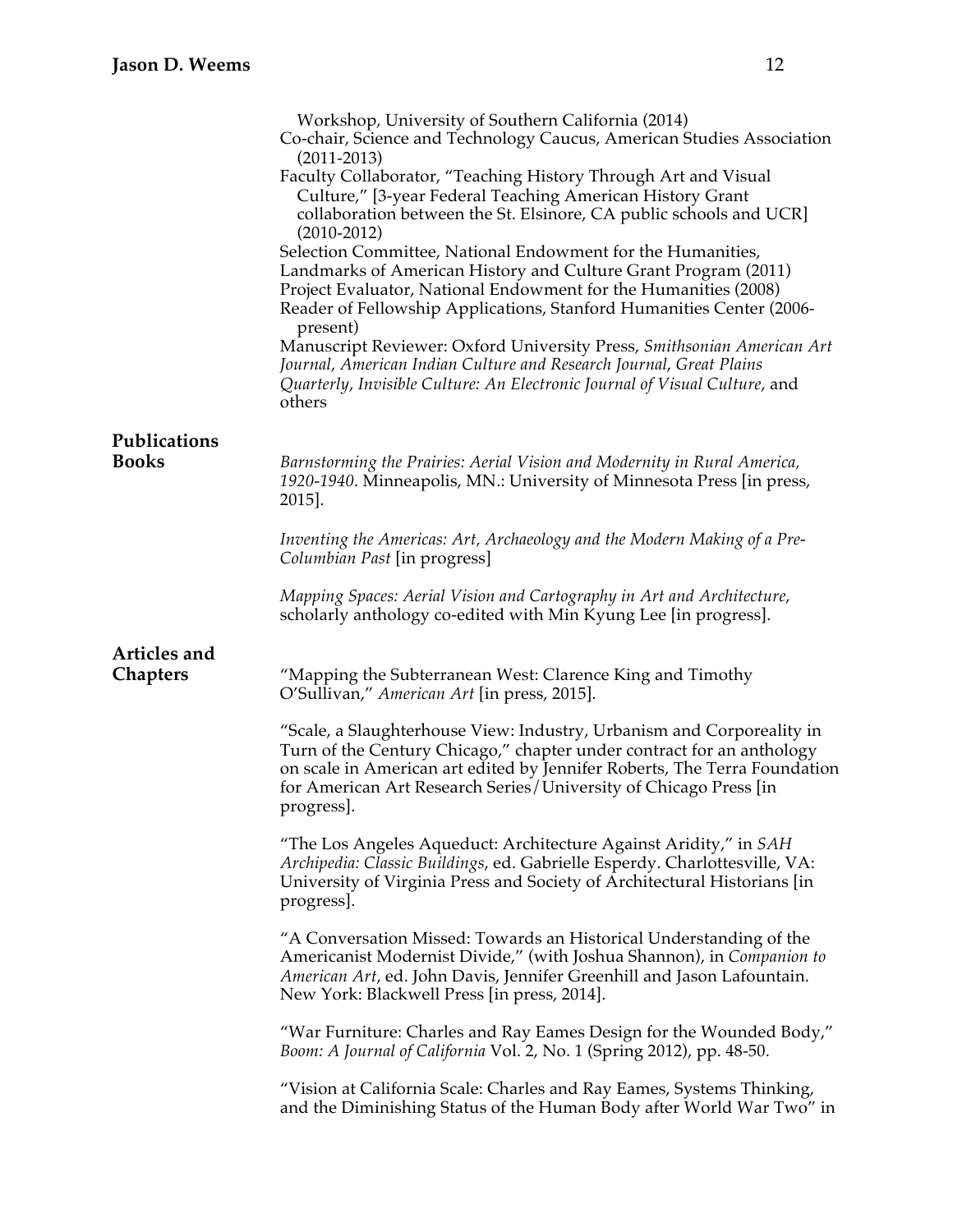*Where Minds and Matters Meet: Technology in California and the West*, ed. Volker Janssen. Berkeley: Huntington Library and the University of California Press, 2012, pp. 251-292.

"Wings Over the Andes: Aerial Photography and the Dematerialization of Archaeology Circa 1931" in *Past Presented: The History of Archaeological Illustration*, edited by Joanne Pillsbury*.* Cambridge, MA.: Dumbarton Oaks and Harvard University Press, 2012, pp. 319-354.

"Interpreting a 1930s Aerial Survey Photograph: The Artfulness of Technological Images," *History and Technology* Vol. 27, No. 2 (July 2011), pp. 223-233.

"Looking Up, Looking Down: Visual Angles on American Art," *American Art* Vol. 25, No. 1 (Spring 2011), pp. 2-10.

"Scanning Bob's Body: Rauschenberg's *Booster,* Science, and the Technovisual Subject," *Bulletin of the Detroit Institute of Art* Vol. 82 (May 2008), pp. 1-17.

"Art History," *The Encyclopedia of American Material Culture*, ed. Shirley Wadja and Helen Sheumaker (Santa Barbara, CA: ABC-CLIO, 2007), pp. 42-46.

"Aerial Views and Farm Security Administration Photography," *History of Photography* Vol. 28 No. 3 (Autumn 2004), pp. 266-281.

## **Exhibition Catalogs**

**and Catalog Essays** "The Layered Modernity of Grant Wood's *Fall Plowing*," in *From Tierra del Fuego to the Arctic: Landscape Painting in the Americas*, ed. Peter Brownlee, Valeria Piccoli and Georgiana Uhlyarik. New Haven: Yale University Press, [in press, 2015].

> "Landscape Photography Under Pressure: Carleton Watkins at Malakoff," *Carleton Watkins: The Stanford Albums*, ed. Cantor Arts Center (Stanford, CA: Stanford University Press, 2014), pp. 192-195.

"Los Angeles: Camouflage and Contestation," KCET *Artbound Series*  (http://www.kcet.org/arts/artbound/projects/incendiary-traces/), 2012, 10 manuscript pages.

"The Meaning of California in Late Twentieth-Century Photography, and Vice Versa" in *Seismic Shift: Lewis Baltz, Joe Deal & California Landscape Photography, 1945 – 1980*, ed. Colin Westerbeck (Los Angeles: UCR/California Museum of Photography, 2011), pp. 73-78.

"Nature, Knowledge and Enlightenment: Ansel Adams and *Fiat Lux*," in Simon Forty, ed., *The Unseen Ansel Adams* (London: Compendium Press, 2010), pp. 8-17.

*James Scripps Booth: Artist, Engineer, Polymath* (Dearborn MI: University of Michigan-Dearborn, 2008), 90 pp. [exhibition catalog editor and essayist;